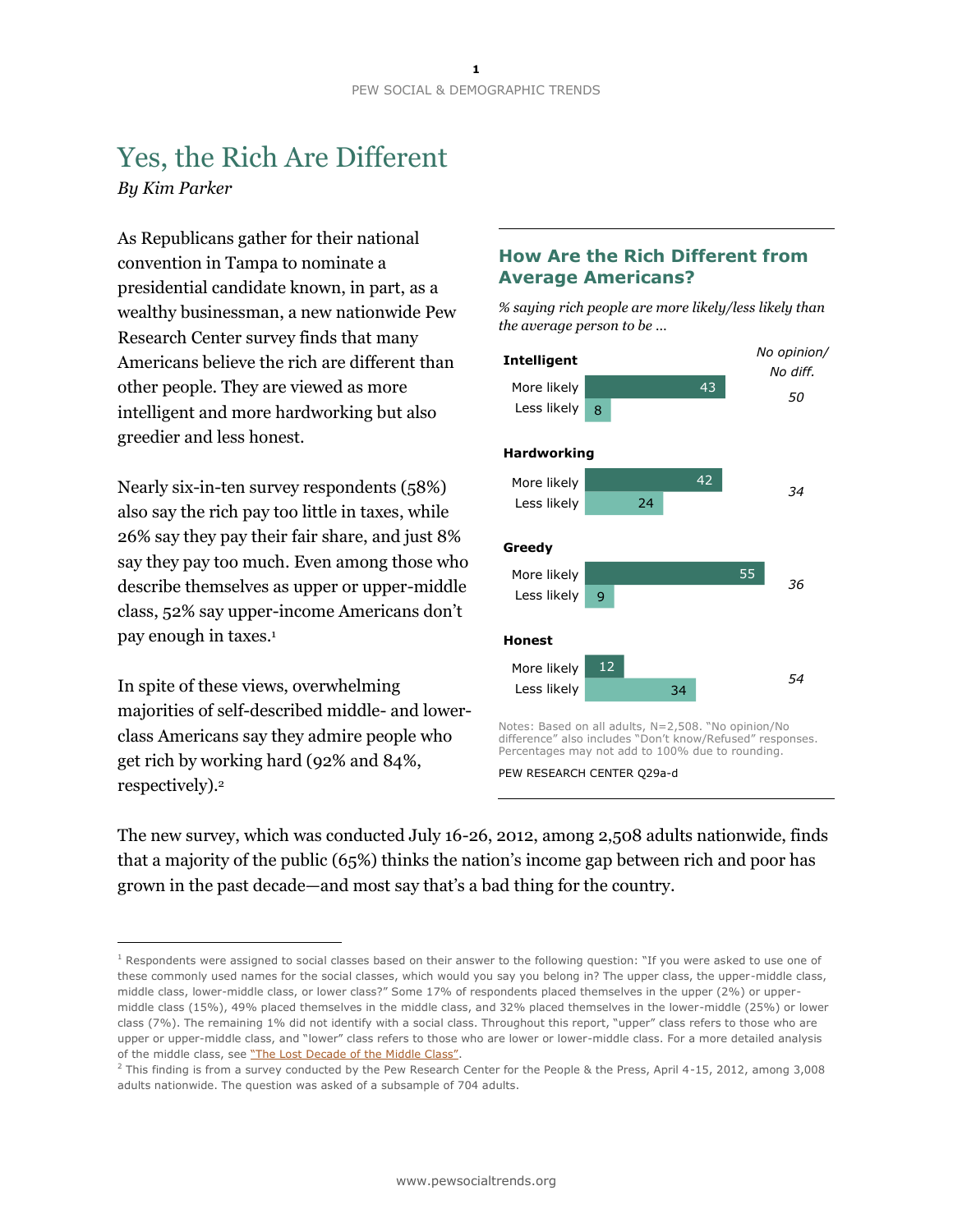The survey also finds that the gap between rich and poor goes far beyond income. Adults who self-identify as being in the upper or uppermiddle class are generally happier, healthier and more satisfied with their jobs than are those in the middle or lower classes. And they are much less likely to have suffered economic hardships as a result of the recession. In addition, those in the upper class are more satisfied than those in the middle or lower classes with their family life, their housing situation and their education. Upper-class

# **How Social Class Matters**

*% in the upper, middle and lower classes saying they are …*



Notes: Based on adults who identified themselves as "upper" or "upper-middle" class (n=507); "middle class" (n=1,287); and "lower" or "lower-middle" class (n=670). \*This item is based on those who are employed full- or part-time, n=1,481.

PEW RESEARCH CENTER Q1, 15, 22, STRESS

Americans even report experiencing less stress. Only 29% of those in the upper class say they frequently experience stress, compared with 37% of those in the middle class and 58% of lower-class adults.

When asked how much annual income it would take for a family to be considered wealthy in their area, most Americans say a family of four would need at least \$100,000. Some 39% say they would need between \$100,000 and \$249,999, and 30% say it would take \$250,000 or more. The median amount for all respondents was \$150,000. The public estimates a family of four would need about half as much income (\$70,000) to lead a middle-class lifestyle in their area. As would be expected, the responses vary significantly by region of the country, as well as by income and other demographic characteristics.

These survey findings present challenges for both political parties, but more so for the Republicans than the Democrats. More than six-in-ten Americans (63%) say the GOP favors the rich over the middle class and poor, and 71% believe the policies of a President Mitt Romney would be good for wealthy people. Much smaller shares say the same about the Democratic Party (20%) and the policies of President Barack Obama in a second term (37%). When it comes to Obama, more say his policies would help the poor (60%) than say they would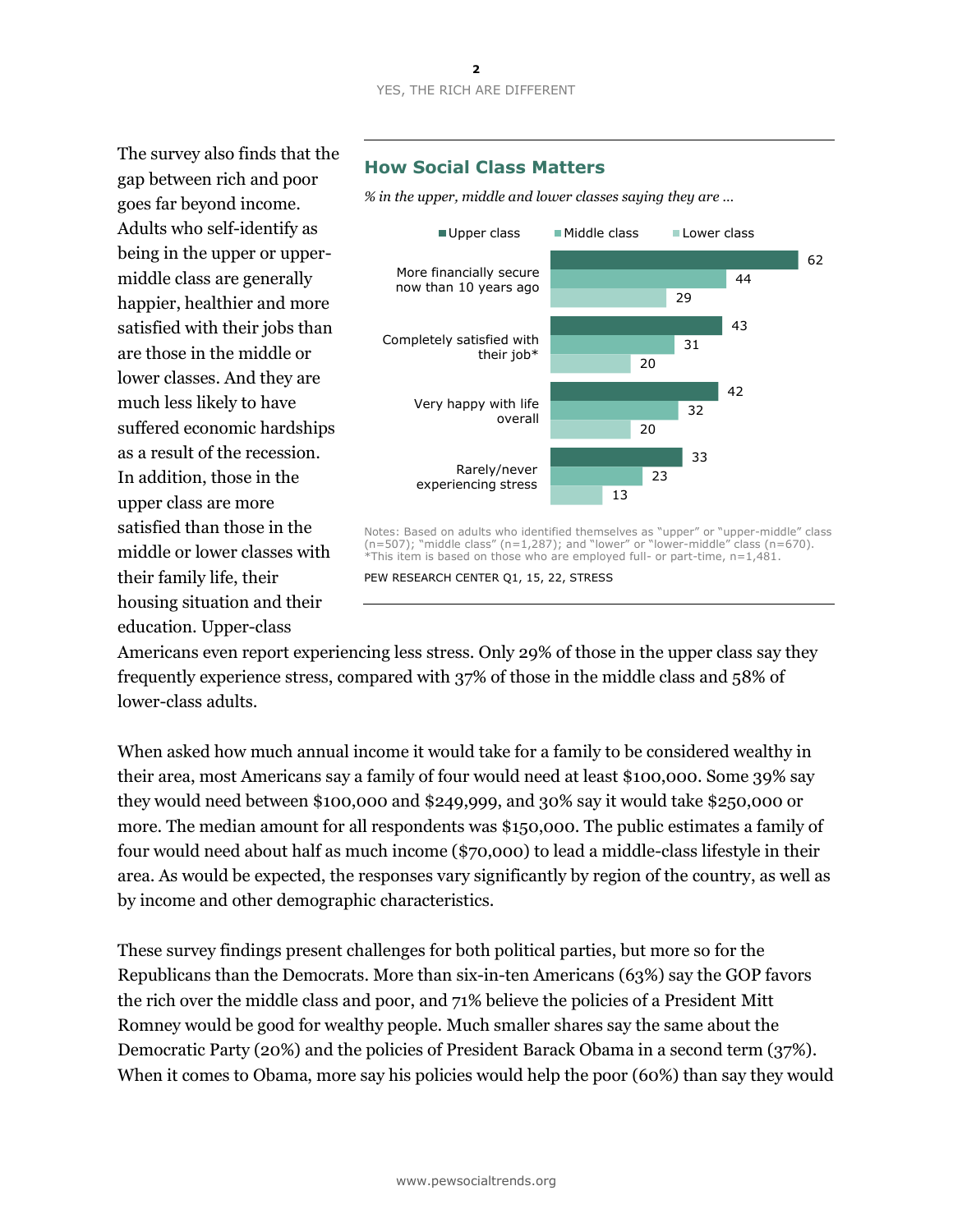help the middle class (50%) or the wealthy (37%). By contrast, just 31% say Romney's policies would help the poor and 40% say they would help the middle class.

### **For Better and Worse, the Rich Are Different**

In 1926 F. Scott Fitzgerald famously wrote that the rich are "different from you and me." His observation may still ring true today. About four-in-ten adults (43%) say that rich people are more likely than average Americans to be intelligent, while 8% say rich people are less likely than average Americans to be intelligent, and 50% have no opinion on the matter.

A similar share of adults (42%) say rich people are more likely than average Americans to be hardworking. About half as many (24%) say rich people are less likely than average Americans to be hardworking, and 34% don't have an opinion.

On the negative side, more than half of all adults (55%) say rich people are more likely than the average person to be greedy. Only 9% say they are less likely to be greedy. The remaining 36% have no opinion. About onethird of the public (34%) says the rich are less likely than average people to be honest. Only 12% say they are more likely to be honest, and 54% have no opinion on this.

Republicans and Democrats view the rich differently. A much higher share of Republicans (55%) than Democrats (33%) say, compared with the average person, rich people are more likely to be hardworking. Republicans are also more likely than Democrats to view rich people as more intelligent than average. Roughly half of Republicans (49%) say rich people are more likely to be intelligent. Only 38% of Democrats agree.

### **Republicans, Democrats Have Different Views of the Rich**

*% from each party saying, compared with the average person, rich people are more likely to be …* 



For their part, Democrats are much more likely than Republicans to view the rich as greedy. Roughly two-thirds of Democrats (65%) say the rich are more likely than average Americans to be greedy. Only 42% of Republicans agree with this assessment of the rich. Democrats also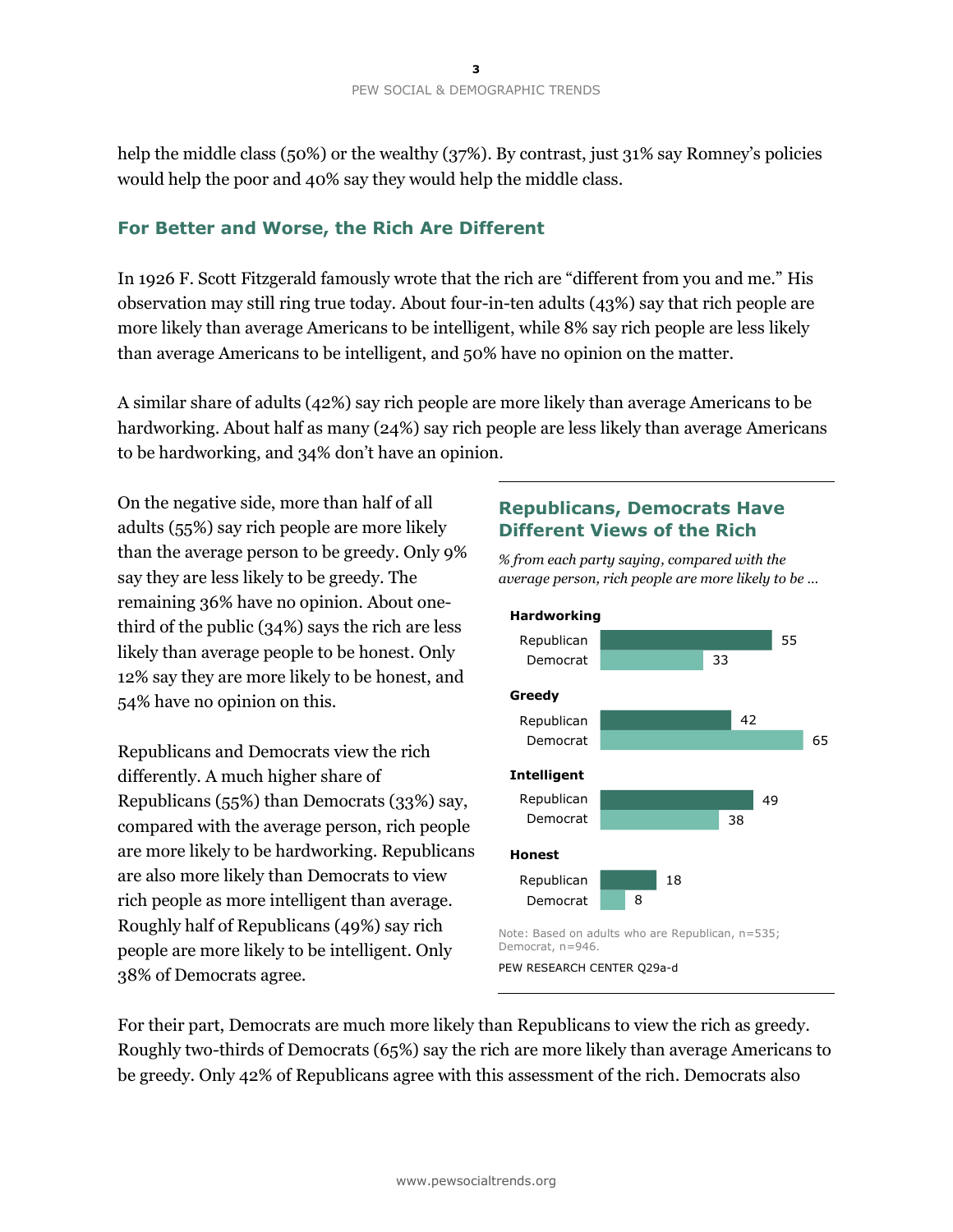have a less positive view of the rich when it comes to honesty. While 18% of Republicans say rich people are more likely than average to be honest, only 8% of Democrats agree. There is widespread agreement across social classes on the relative intelligence of the rich. At least four-in-ten self-described upper-, middle- and lower-class adults believe the rich are more likely than average Americans to be intelligent, and less than 10% from each group say they are less likely to be intelligent.

There is much less agreement on the other traits. Upper-class adults are more likely than middle- and lower-class adults to see the rich as being more hardworking than average Americans (51% of the upper class vs. 44% of the middle class and 35% of the lower class say the rich are more likely to be hardworking). Middle- and lower-class adults are more likely than upper-class adults to view the rich as less honest than average people. And lower-class adults are much more likely than those in the upper or middle classes to view the rich as greedy.

### **Social Class, Tax Fairness and Partisanship**

Another widely held perception of the rich is that they do not pay their fair share in taxes. A majority of adults (58%) say that upperincome people pay too little in federal taxes. One-in-four (26%) say upper-income people pay their fair share in taxes, and 8% say they pay too much in taxes. Even among those who consider themselves upper or upper-middle class, fully 52% say upper-income people pay too little. Only 10% of this group says upperclass adults say people pay too much in taxes.

The public is divided over whether lowerincome people pay the appropriate amount in federal taxes. Some 37% say lower-income people pay too much in taxes, while roughly as

### **Who's Paying Their Fair Share in Taxes?**

*% saying upper-/middle-/lower-income people are paying … in federal taxes*



Notes: Based on all adults, N=2,508. "Don't know/Refused" responses not shown.

many (34%) say lower-income people pay their fair share in taxes. One-in-five adults say lower-income people pay too little in taxes. There is little agreement across social classes on this issue, with a plurality of lower-class adults (48%) saying lower-income people pay too much in taxes and a plurality (39%) of upper-income adults saying lower-income people pay their fair share.

PEW RESEARCH CENTER Q8a-c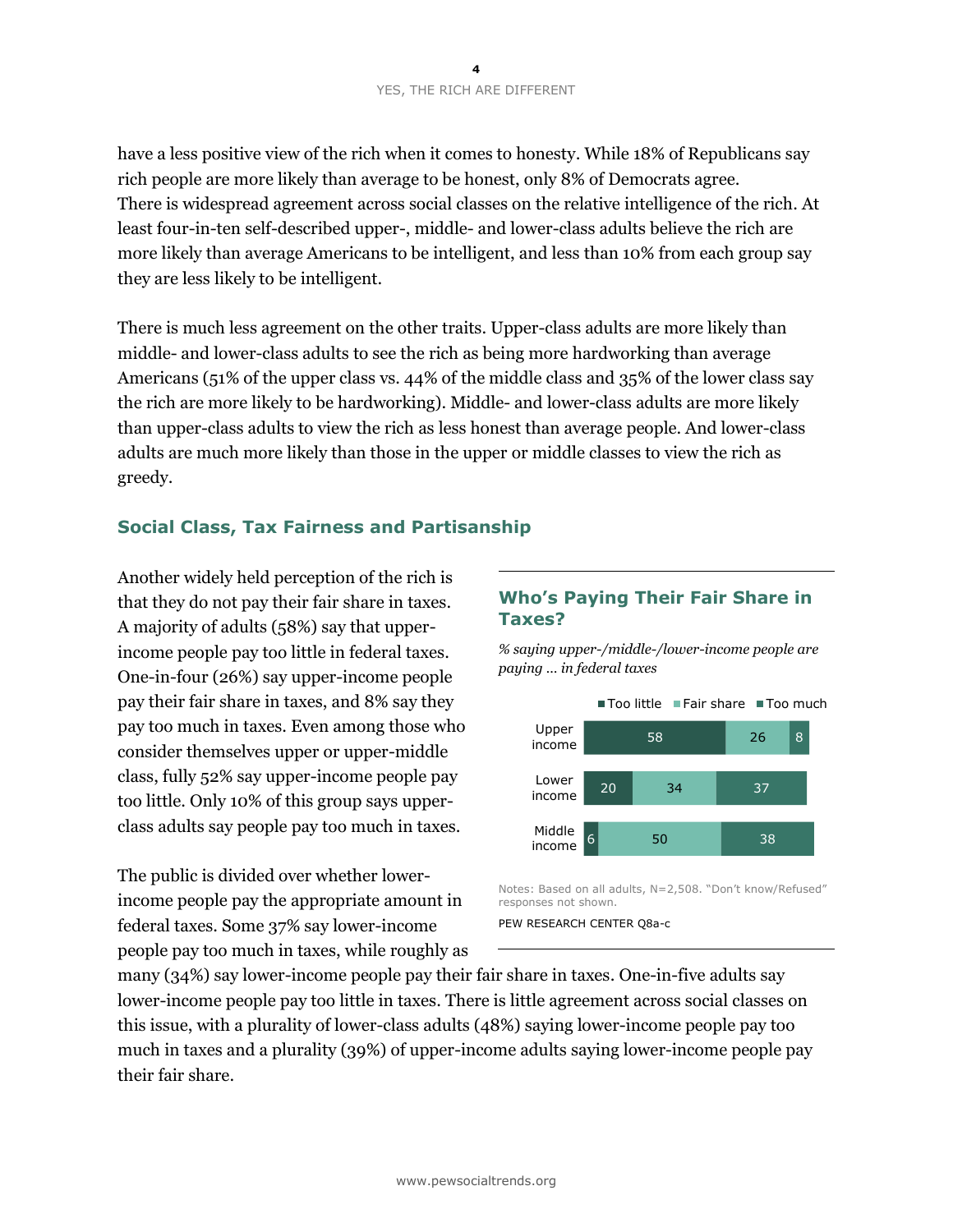When it comes to the middle-class tax burden, there is no clear consensus among the public. Half of all adults say middle-income people pay their fair share in federal taxes. Nearly four-inten (38%) say middle-income people pay too much in taxes, and 6% say they pay too little.

Partisanship is closely linked to views about federal taxes, and the biggest gaps emerge over tax rates for the rich. A solid majority of Republicans say upper-income people pay either their fair share (44%) or too much (14%). Among Democrats, a strong majority (78%) say upper-income people pay too little in taxes; only 33% of Republicans agree. Some 13% of Democrats say upper-income people pay their fair share in taxes, while 4% say the rich are paying too much.

Partisans also divide over whether low-income people pay the right amount of taxes. A plurality of Democrats (48%) say low-income people pay too much, while Republicans are divided over whether low-income people pay their fair share (34%) or too little (30%). Only 23% of Republicans say lower-income people pay too much.

# **Big Partisan Gap on Tax Rates for the Rich**

*% from each party saying upper-income people are paying … in federal taxes*



Notes: Based on adults who are Republican, n=535; Democrat, n=946. "Don't know/Refused" responses not shown.

PEW RESEARCH CENTER Q8c

These partisan differences fade away on the issue of middle-class taxes. Democrats and Republicans have nearly identical views about the tax burden faced by middle-income Americans. Roughly half say middle-income people pay their fair share in taxes (52% of Republicans and 51% of Democrats). Nearly four-in-ten say middle-income people pay too much in taxes (39% of Republicans and 37% of Democrats). Very few from either party say middle-income people pay too little (3% of Republicans and 8% of Democrats).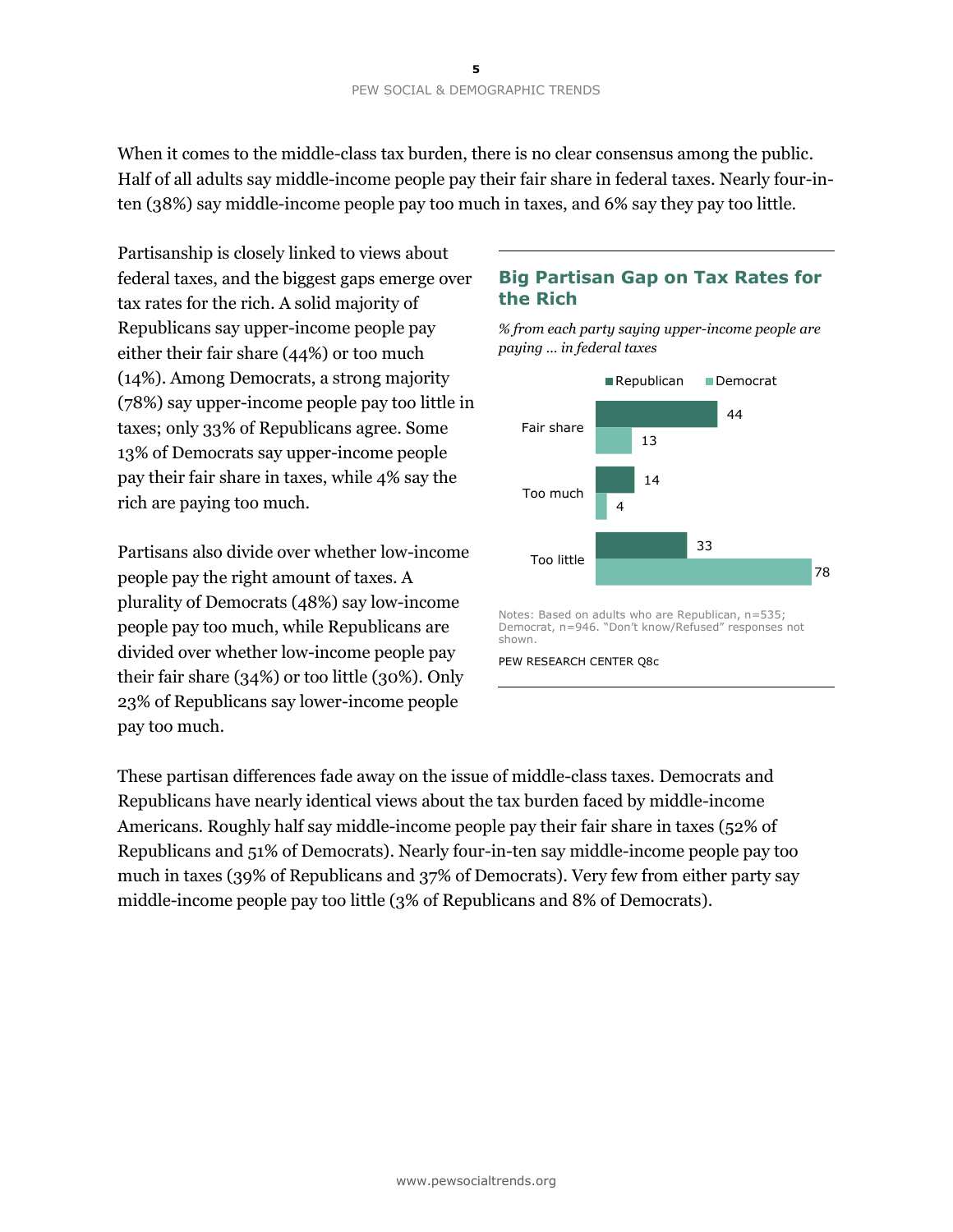# **Are the Rich Getting Richer?**

The notion that the rich are not paying their fair share in taxes is compounded by the public's perception that the income gap between the rich and the poor has widened in recent years. Roughly twothirds of Americans (65%) say the income gap between the rich and poor has gotten larger in the past decade. And 57% also say this is a bad thing for society (3% say this is a good thing). Only 7% say the gap has gotten smaller, and 20% say it has stayed about the same.

The economic data bear out

 $\overline{a}$ 



*% saying the income gap between rich and poor has … in the past 10 years*



and "Don't know/Refused" not shown. PEW RESEARCH CENTER Q13, 13b

the public's perception that the gap has widened. Whether the metric is income or wealth, the rich have outpaced the poor in recent decades. A Pew Research Center analysis of U.S. Census Bureau data shows that incomes have risen much more sharply for the wealthiest Americans over the past 40 years, and as a result the upper-income tier of the public now takes in a much larger share of U.S. aggregate household income than it did in the past. In addition, an even larger gap in wealth (measured by assets, minus debt, accumulated over time) has emerged, particularly in the past 10 years with the collapse of the housing market. 3

Upper-, middle- and lower-class adults all recognize the growing income gap. Democrats are somewhat more likely than Republicans to say the gap has increased (70% vs. 57%).

A separate Pew Research survey measured perceptions of a rising income gap in starker terms. Respondents were asked whether they agreed or disagreed with the following statement: "Today it's really true that the rich just get richer while the poor get poorer." Three-quarters of respondents (76%) agreed. However, there was much less agreement across parties and social

<sup>&</sup>lt;sup>3</sup> For a more detailed discussion of trends in income and wealth distribution by social class, see "The Lost Decade of the Middle [Class"](http://www.pewsocialtrends.org/2012/08/22/the-lost-decade-of-the-middle-class/).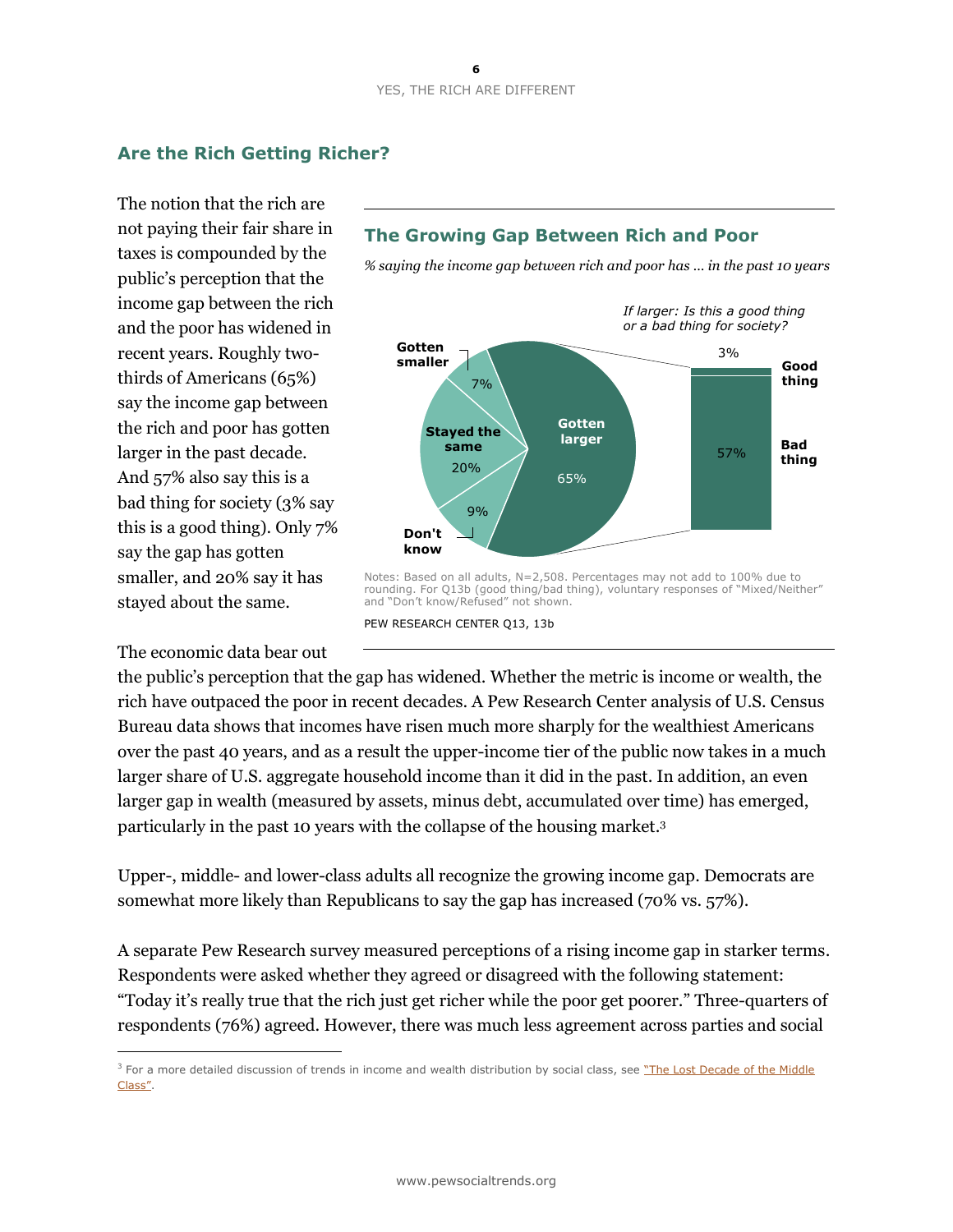classes. Roughly nine-in-ten Democrats (92%) agreed that the rich just get richer while the

poor get poorer, compared with only 56% of Republicans. Among adults from different social classes, those who describe themselves as lower class were the most likely to agree that the rich are getting richer while the poor get poorer (84%). Even so, solid majorities of middle- (71%) and upper-class (66%) adults concurred.<sup>4</sup>

# **The Demographics of Social Class**

Who are the rich? In terms of their demographic profile, upper-class Americans are distinct from those in the middle and lower classes in some respects. In other ways they are no different. Overall, 17% of respondents in the Pew Research survey described themselves as upper or upper-middle class. Roughly onethird (32%) labeled themselves lower-middle or lower class, and 49% described themselves as middle class.

Income is closely correlated with social class identification. Among the self-described upper or upper-middle class, 40% have an annual household income of \$100,000 or more. This compares with 13% of self-described middleclass adults and 3% of lower or lower-middle class adults.

Education is also closely linked to social class. Among those who identify as being upper or upper-middle class, 53% have a bachelor's degree or more. Among middle-class adults, 31% have a college degree. And among the

 $\overline{a}$ 

# **Social Classes Differentiated by Education, Marriage, Age**

*% from each social class who are …*



PEW RESEARCH CENTER Q5

<sup>4</sup> These data are from a survey conducted by the Pew Research Center for the People & the Press, April 4-15, 2012, among 3,008 adults nationwide. The question was asked of a subsample of 1,546 adults.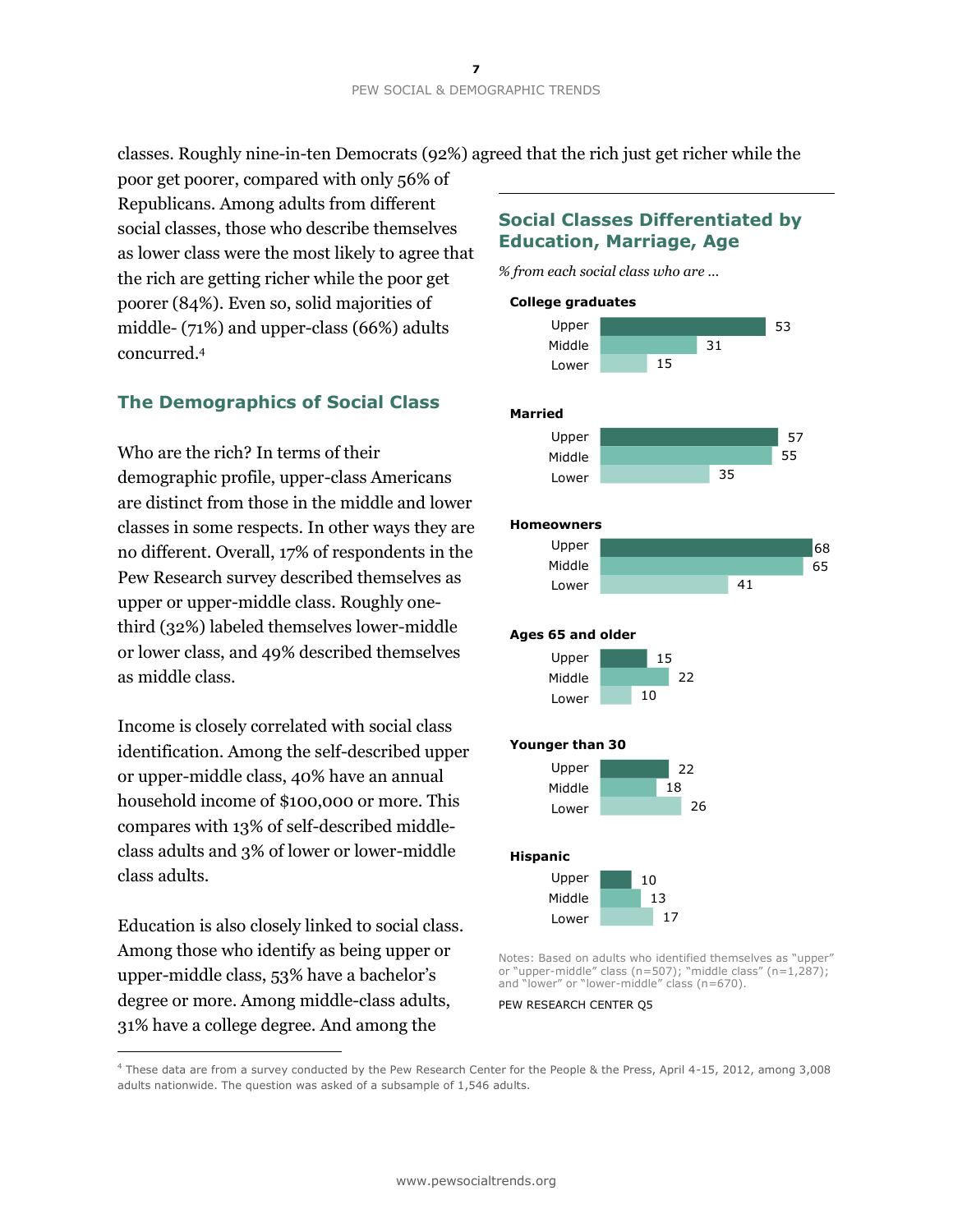lower or lower-middle class, only 15% are college graduates. Nearly one-in-five lower-class adults (18%) do not have a high school diploma.

Marital status is closely linked to social class. Upper-class adults are no different from middleclass adults in this regard, but lower-class adults are much less likely than either group to be married. More than half of upper-class (57%) and middle-class (55%) adults are married. This compares with only 35% of lower-class adults.

Similarly, upper- and middle-class adults are equally likely to own their own home, while lower-class adults are less likely to be homeowners. Roughly two-thirds of upper- and middleclass adults own a home, compared with 41% of those in the lower class.

Lower-class adults stand out in terms of age and ethnicity. Young adults are much more heavily represented among the lower class than are older adults. Fully 26% of those in the lower class are under age 30, while only 10% of those in the lower class are age 65 or older. Some 17% of lower-class adults are of Hispanic origin, compared with only 13% of middle-class adults and 10% of the upper class.

# **Life Is Good in the Upper Class**

Upper-class Americans clearly do stand out from those in the middle and lower classes when it comes to their economic well-being. Overall, upper-class adults are much more satisfied with their current financial situation than are those in the middle and lower classes. About half (49%) of all upper-class adults say they are very satisfied with their personal financial situation. This compares with 32% of middle-class adults and 13% of those in the lower class.

# **Rich in Better Financial Shape Post-Recession**

*% saying their household financial situation is in … now than before the recession* 



Notes: Based on adults who identified themselves as "upper" or "upper-middle" class (n=507); "middle class" (n=1,287); and "lower" or "lower-middle" class (n=670). "Don't know/Refused" and "Not applicable" responses not shown.

PEW RESEARCH CENTER 019

And the recession has had less of a long-lasting impact on the upper class. About four-in-ten upper-class adults (42%) say they are in better

shape now than they were before the recession started in December 2007. About one-third (34%) say they are in worse shape, and 21% say their financial situation is unchanged. Among both the middle and lower classes, the assessments are much more negative. More than four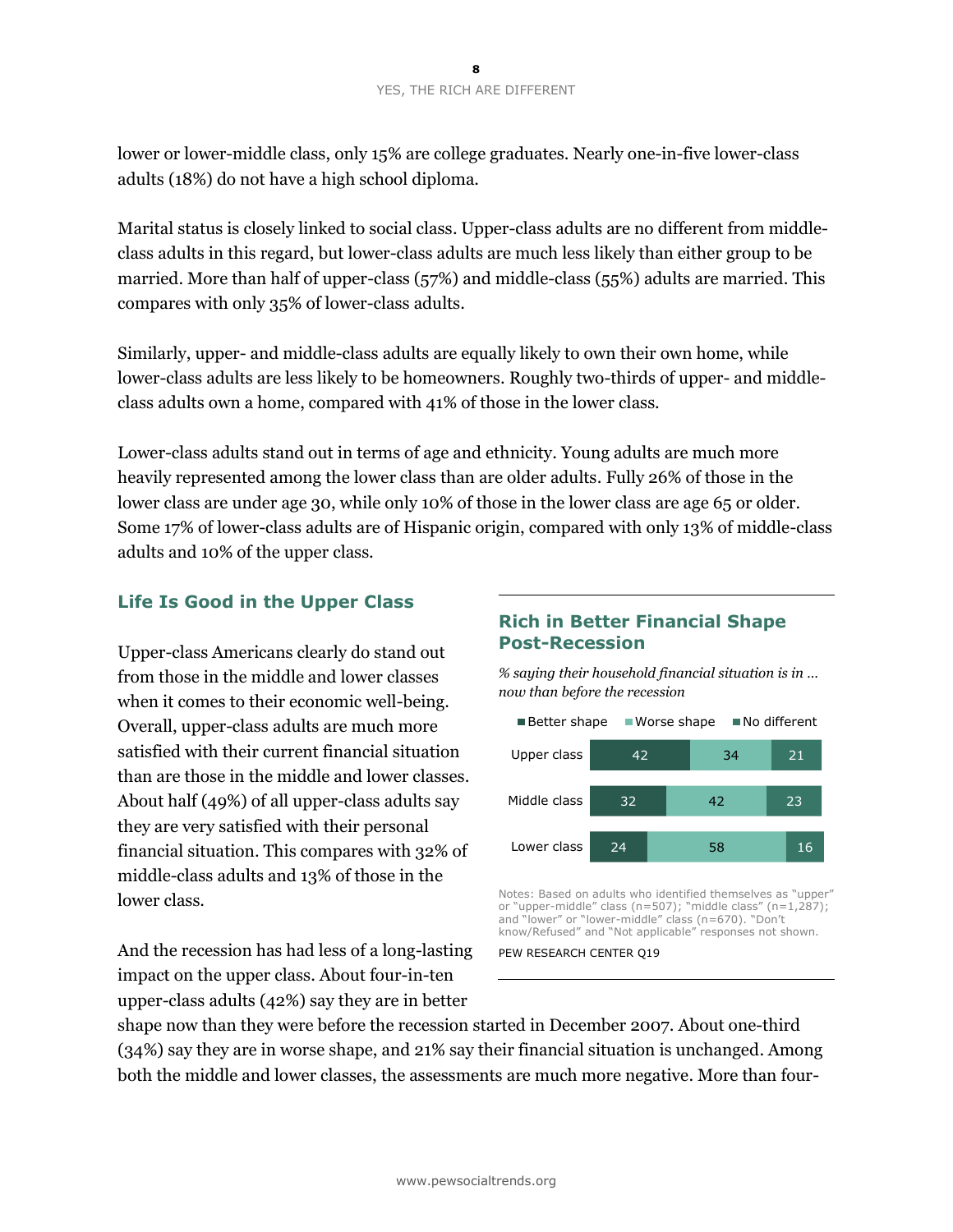in-ten middle-class adults (42%) say they are in worse financial shape now than they were before the recession; 32% say they are in better shape. Among lower-class adults, 58% say they are in worse shape now, while only 24% say they are in better shape.

In addition, upper-class adults are more likely than lower- or middle-class adults to have experienced rising economic mobility over the course of their lives. Roughly half (53%) of those in the upper class say their standard of living now is much better than their parents' standard of living was at a comparable age. Only 37% of those in the middle class say the same, and among lower-class adults, the share is even smaller (25%). However, when it comes to their children's futures, upper-class adults are no more optimistic than those in the middle or lower class. Only about one-quarter from each of the social classes say they think their children's standard of living will be much better than their own.

Only about one-third (34%) of those who currently describe themselves as upper class say their family was upper class when they were growing up. A similar share of upper-class adults say they were middle class, and 32% say their family was in the lower class when they were growing up. Among middle- and lower-class adults, relatively few (16% and 12%, respectively) say their family was upper class when they were growing up.

Looking ahead, upper-class adults are optimistic about their own financial security and relatively upbeat about the country's prospects. Some 43% are very confident that they will have enough income and assets to last throughout their retirement years. This compares with 23% of middle-class adults and only 11% of those in the lower class.

When asked about the country's long-term economic future, upper-class adults are optimistic on balance: 57% say they are very or somewhat optimistic about the country's economic future, and 40% say they are somewhat or very pessimistic. Middle-class views are similar to those of the upper class in this regard (55% are positive, 41% negative). Those in the lower class are considerably more negative. Only 38% are optimistic about the nation's economic future, while 55% are pessimistic.

The widespread sense of well-being among upper-class adults extends beyond their financial lives. When compared with middle- and lower-class adults, they are more likely to say they are making progress in their careers, and those who are employed are more satisfied with their jobs. Among those who are not retired, 84% of upper-class adults say they are making progress in their careers. This compares with 76% of non-retired middle-class adults and 54% of those in the lower class.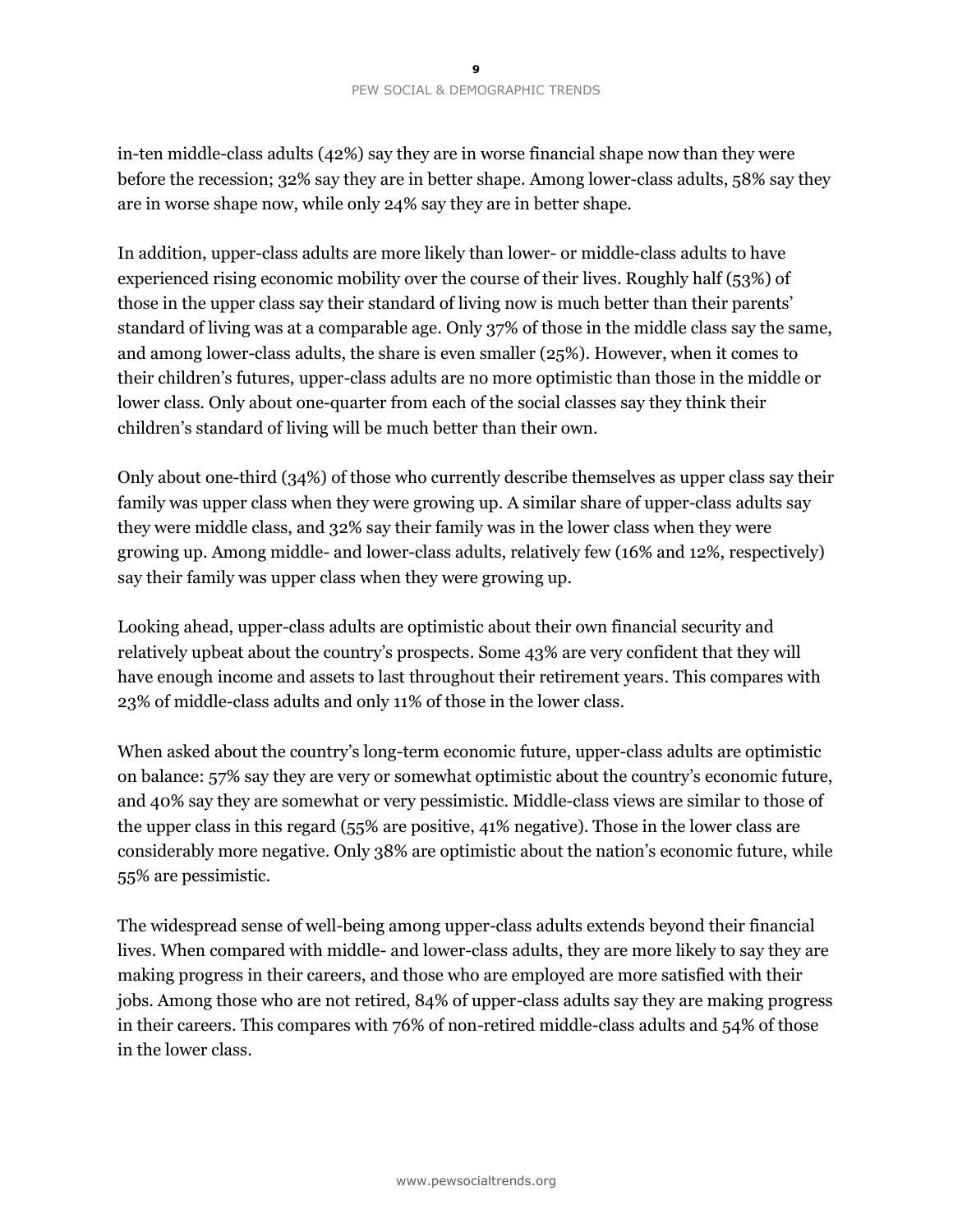Upper-class adults are also more highly satisfied with their family life than are middleand lower-class adults. Some 85% of those in the upper class say they are very satisfied with their family life, compared with 78% of middleclass adults and 57% of lower-class adults. Similarly, upper-class adults are more satisfied with their housing situation (75% very satisfied, vs. 67% of middle-class adults and 39% of lower-class adults) and with their education (79% vs. 61% and 34%, respectively).

Upper-class adults are also happier and healthier than those in the middle and lower classes. Four-in-ten upper-class adults (42%) say they are very happy with their lives overall. This compares with 32% of middle-class adults and 20% of lower-class adults. The gaps are almost identical when it comes to personal health. While 44% of upper-class adults rate their health as excellent, only 32% of middleclass adults and 19% of lower-class adults say the same. Among those in the lower class, fourin-ten rate their health as only fair (29%) or poor (11%).

# **Upper Class Largely Immune from Day-to-Day Economic Hardships**

Although the recession officially ended more than three years ago, many Americans continue to experience the lingering effects of the economic downturn. Upper-class adults have not completely escaped these lasting effects, but their experience has been tempered

### **Upper-Class Satisfaction Goes Beyond Finances**

*% from each social class saying they are very satisfied with their …*



Note: Based on adults who identified themselves as "upper" or "upper-middle" class (n=507); "middle class" (n=1,287); and "lower" or "lower-middle" class (n=670).

PEW RESEARCH CENTER Q2a,c,d

# **A Health Gap Based on Income**

*% from each social class saying, in general, their health is …*



Notes: Based on adults who identified themselves as "upper" or "upper-middle" class (n=507); "middle class" (n=1,287); and "lower" or "lower-middle" class (n=670). "Don't know/Refused" responses not shown.

PEW RESEARCH CENTER QHEALTH

by their greater economic security. Self-described upper-class adults are much less likely than those in the middle and lower classes to have experienced a variety of economic hardships in the past year.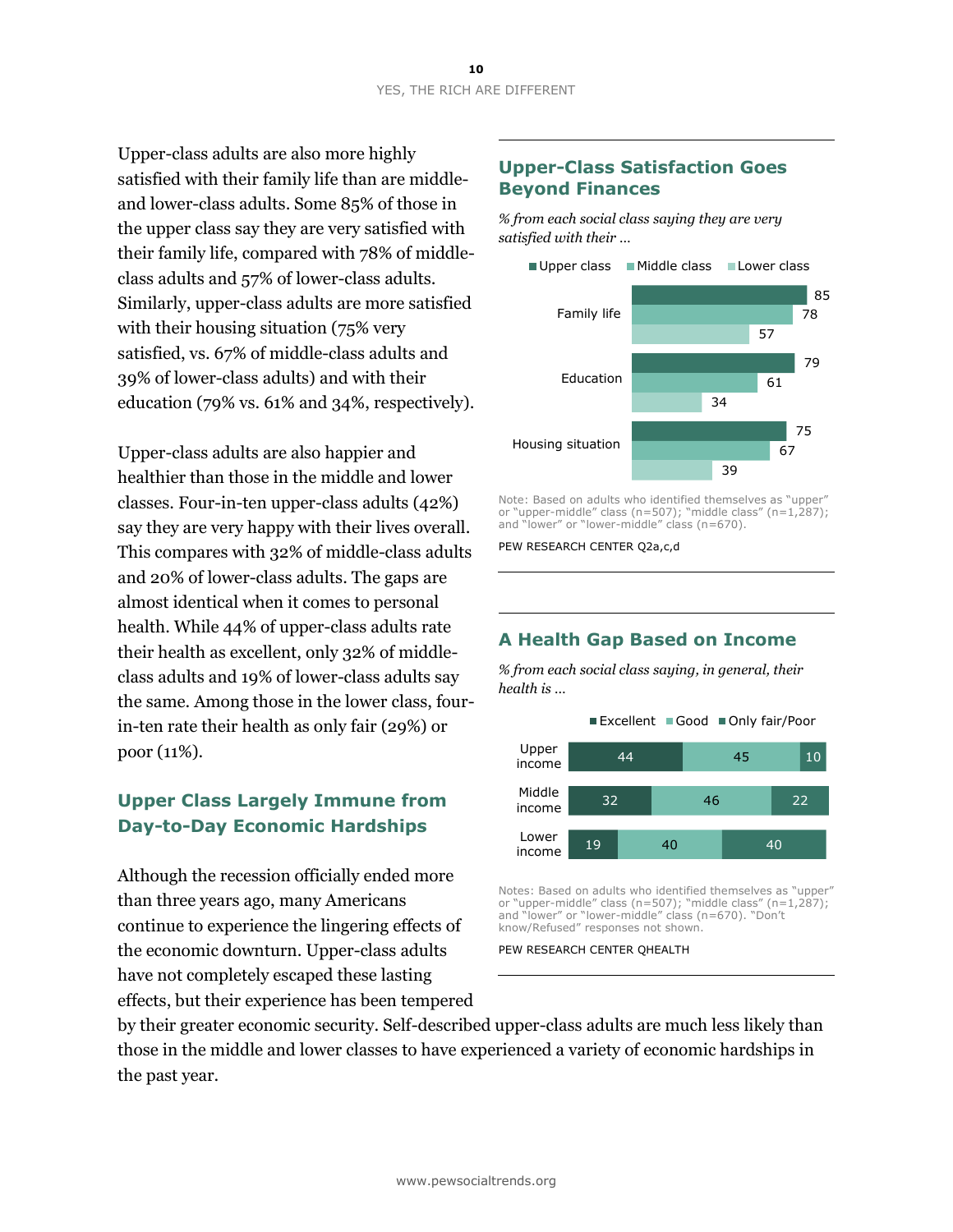Overall, about one-quarter of American adults (23%) say they have had problems paying their rent or mortgage in the past year. Only 7% of upper-class adults fall into this category. Middle-class adults are about twice as likely to say they had trouble with their rent or mortgage payments (16%). For the lower class, this has been a much bigger problem. Lowerclass adults are about six times as likely as upper-class adults to say they had difficulty paying their rent or mortgage in the past year  $(45\%).$ 

Some 15% of all adults say they were laid off or lost their job in the past year. Again, upperclass adults are much less likely to have faced this challenge. Only 7% of upper-class adults say they lost their job in the past year. This compares with 12% of middle-class adults and 25% of those in the lower class.

About one-in-ten upper-class adults (11%) report that they had trouble getting or paying for medical care for themselves or someone in their family in the past year. Middle-class adults are more likely to have experienced this (18%). And for lower-class adults, this problem is fairly widespread. Some 45% of lower-class adults say they had trouble getting or paying for medical care this past year.

# **Upper Class Not Feeling the Sting of Tough Times**

*% in each class saying in the past year they have …* 





#### **Been laid off or lost job**



#### **Had trouble getting/paying for medical care for self/family**



#### **Had trouble paying bills**



#### **Had to cut back on household expenses**



Notes: Based on adults who identified themselves as "upper" or "upper-middle" class (n=507); "middle class" (n=1,287); and "lower" or "lower-middle" class (n=670).

PEW RESEARCH CENTER Q20a-f

When it comes to paying the bills more generally, a similar pattern can be seen. Only 13% of upper-class adults report that they had trouble paying the bills in the past year. This compares with 29% of middle-class adults and 64% of those in the lower class.

A solid majority of all Americans (65%) say they have had to cut back on household spending in the past year because money was tight. Four-in-ten upper-class adults (41%) say they have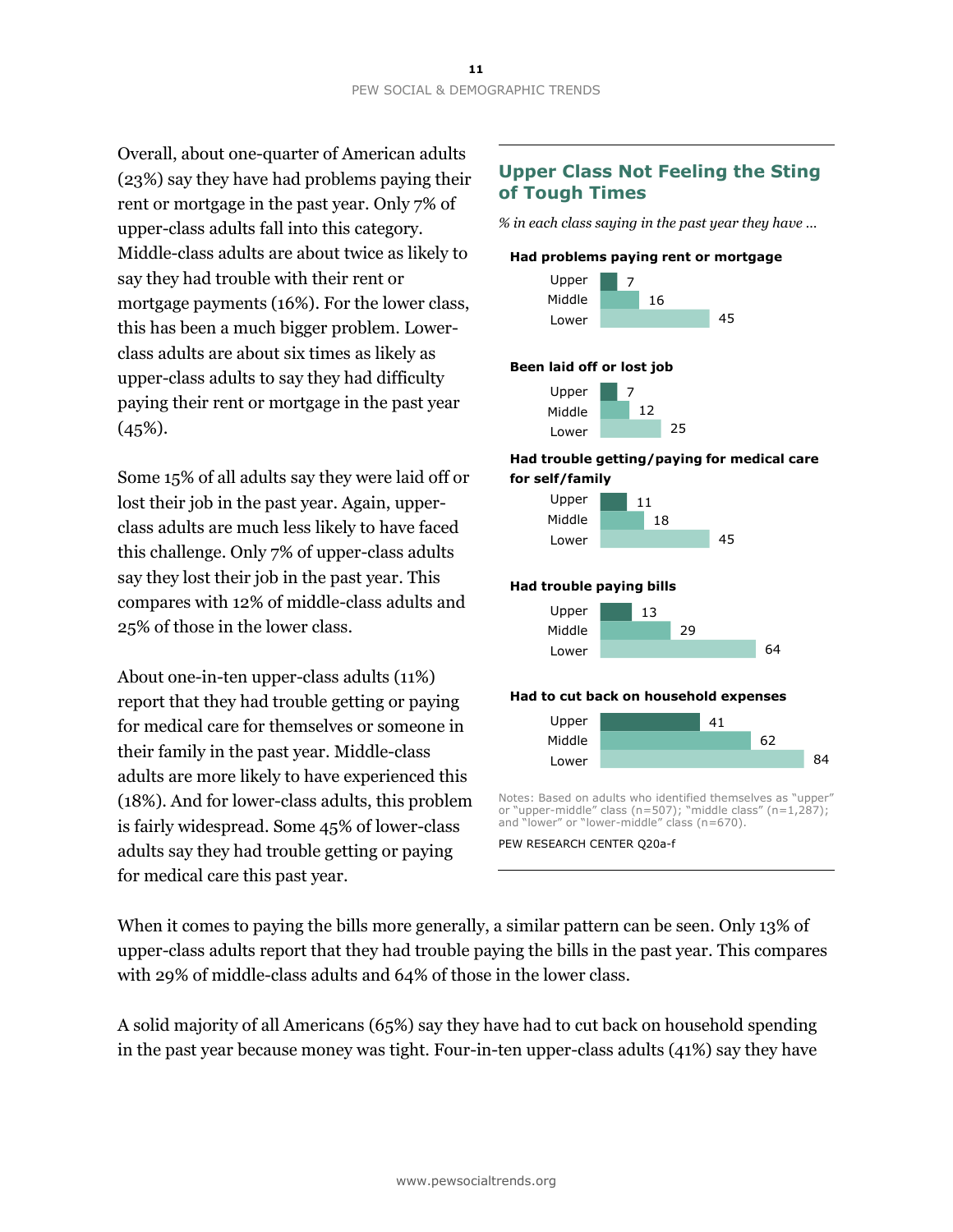cut back on spending. The share is higher for middle-class adults (62%). And among lowerclass adults, about eight-in-ten (84%) say they have had to cut back on expenses.

#### **What Does It Take to Be Wealthy?**

Survey respondents were asked to estimate how much a family of four would need in annual income to be considered wealthy in their area. Roughly seven-in-ten say a family of four would need at least \$100,000 to be considered wealthy. Three-in-ten say a family of four would need \$250,000 or more. Overall, the median amount given was \$150,000. Self-described upperand middle-class respondents estimate a somewhat higher median—\$200,000. For lower-

class respondents the median was \$150,000. By comparison, among all adults, the estimated median amount needed to live a *middle-class* lifestyle is \$70,000.

Because the cost of living varies widely across the country, estimates of how much income is needed to be considered wealthy differ across regions and types of community. Among those living in the Northeast, the median amount is \$200,000. The median for those living in the West is \$160,000, and for those in the South and Midwest it is somewhat lower (\$150,000).

Those living in suburban communities give a higher estimate of what it would take to be considered wealthy in their area than do those

### **How Much Income Does It Take to Be Wealthy?**



*Median amount of annual income a family of four would need to be considered wealthy "in your area"*

living in urban or rural areas. The median amount is \$200,000 for respondents living in a suburban community. The median is \$180,000 among those living in urban areas. Rural residents have significantly lower estimates for what is needed to be wealthy where they live. Their median value is only \$125,000.

#### **The Parties, the Candidates and Social Class**

As the Republican Party continues to court middle-class voters throughout the fall campaign, it will have to contend with the widespread perception that it is the party of the rich. More than six-in-ten Americans (including 62% who identify themselves as middle class) say the GOP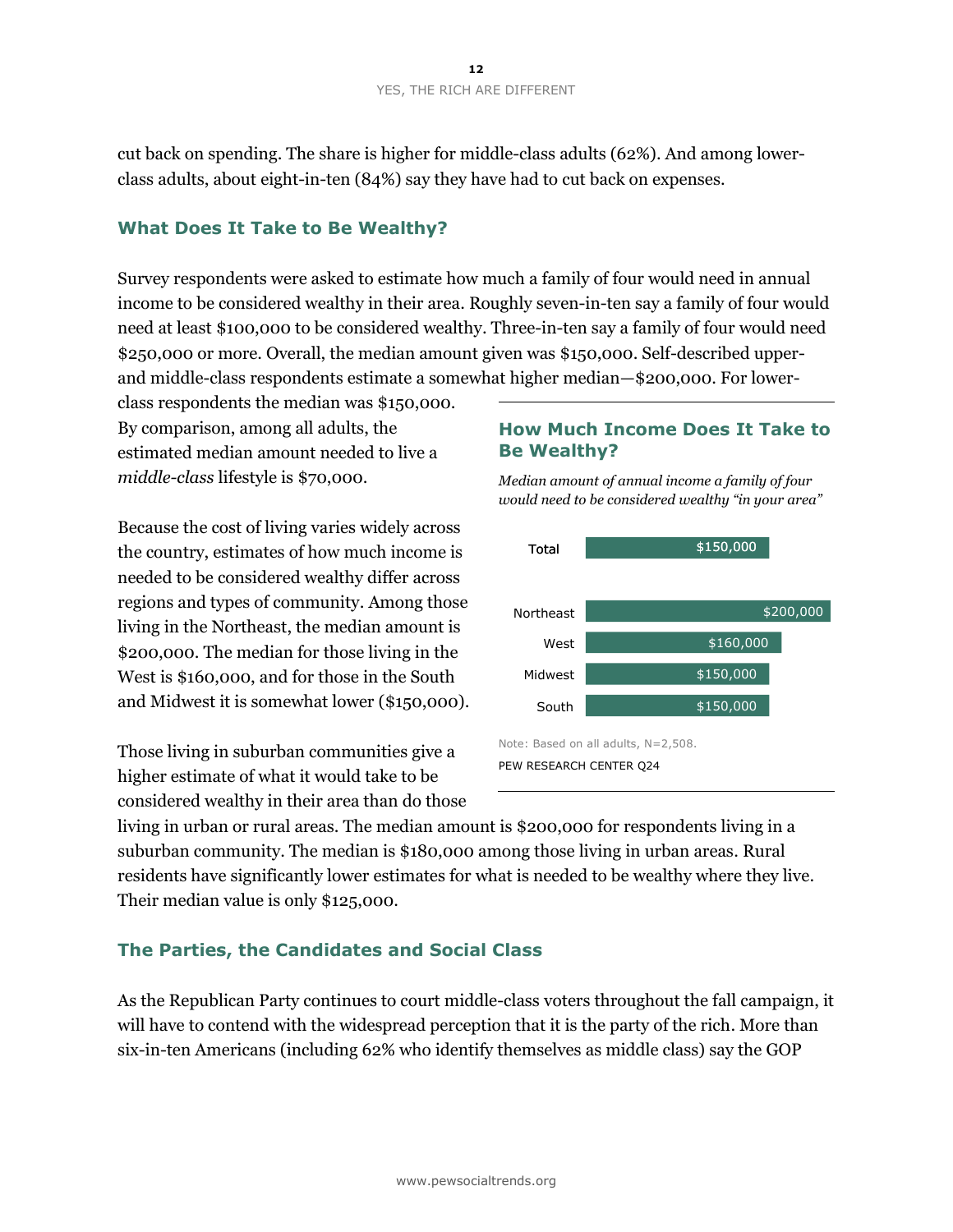favors the rich over the middle and lower classes. About one-in-four (23%) say the Republican Party favors the middle class, and a mere 3% say the GOP favors the poor.

The public expressed similar views of the Republican Party leading up to the last presidential election, when John McCain was the GOP's standard-bearer. In 2008, 59% of the public said the Republican Party favored the rich (compared with a somewhat higher 63% now), 21% said the GOP favored the middle class (compared with 23% now), and 3% said the party favored the poor (identical to the share in the current poll).

Similarly, there has been relatively little change in perceptions about the Democratic Party. It is still the case that the public doesn't see the Democrats as clearly favoring one class over another. Some 20% now say the Democrats favor the rich (up slightly from 16% who said this in 2008), 35% say the Democrats favor the middle class (compared with 38% in 2008), and 32% say they favor the poor (up slightly from 27% in 2008).

These overall numbers mask sharp differences among partisans themselves. Most Republicans don't see their party as favoring the rich over other social classes. A plurality of Republicans (55%) say the GOP favors the middle class, while only 26% say their party favors the rich and 4% say their party favors the poor. Democrats overwhelmingly believe the Republican Party favors the rich (93%).

### **Who Do the Parties Favor?**

*% saying the Republican/Democratic Party favors the …* 



Notes: Based on all adults, N=2,508. "None/All equally" and "Don't know/Refused" responses not shown.

PEW RESEARCH CENTER Q25, 26

# **How Partisans View the Parties**

*% saying …* 

|                         | Repub-<br>licans | Demo-<br>crats |
|-------------------------|------------------|----------------|
| Republican Party favors |                  |                |
| Rich                    | 26               | 93             |
| Middle class            | 55               | 4              |
| Poor                    | 4                | 1              |
| None/all equally        | 9                | 1              |
| Democratic Party favors |                  |                |
| Rich                    | 25               | 6              |
| Middle class            | 14               | 59             |
| Poor                    | 48               | 26             |
| None/all equally        | 8                | 6              |

Notes: Based on adults who are Republican, n=535; Democrat, n=946. "None/all equally" was a voluntary response. "Don't know/Refused" responses not shown.

PEW RESEARCH CENTER Q25, 26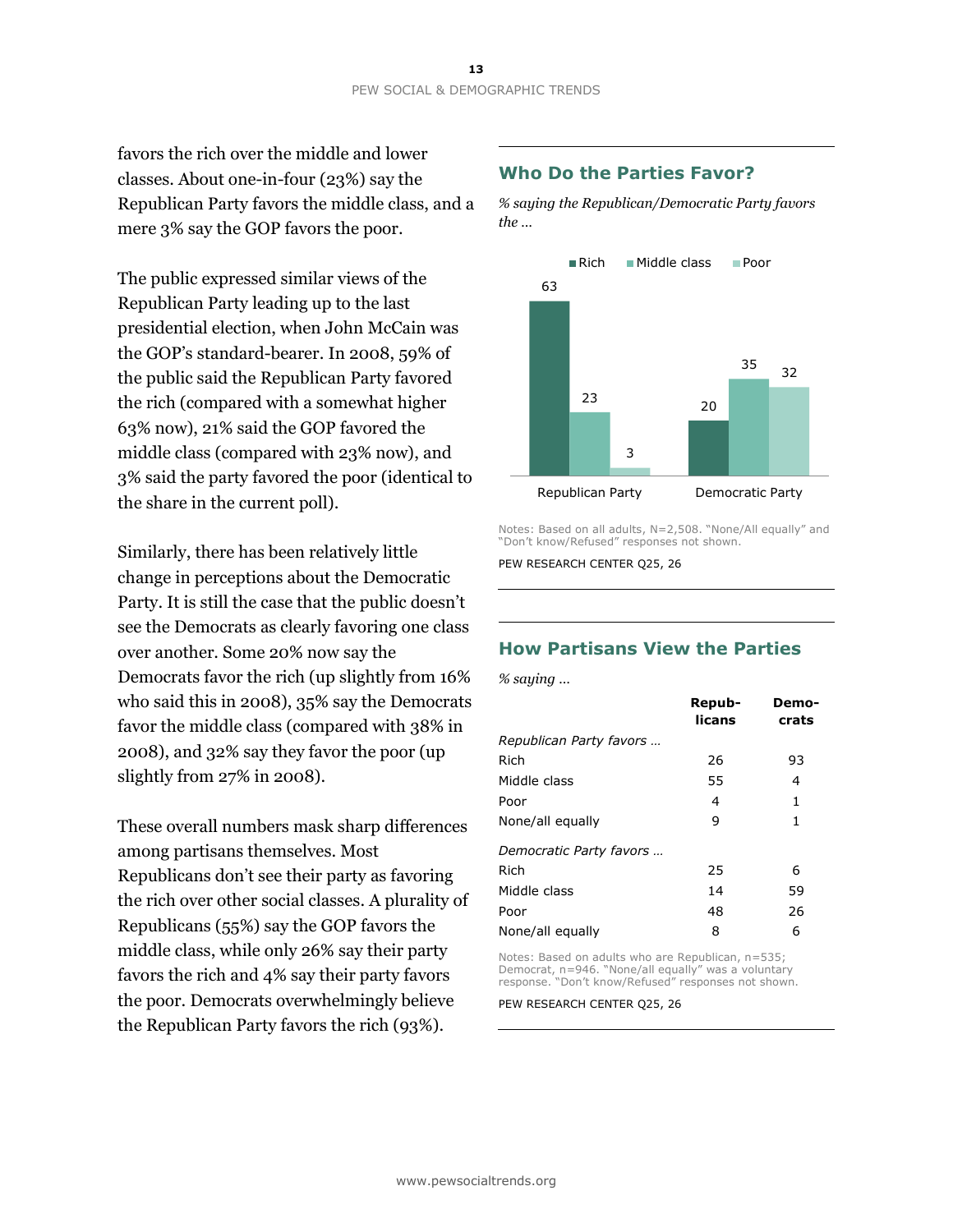At the same time, most Democrats (59%) say their party favors the middle class. One-in-four Democrats (26%) say their party favors the poor, and 6% say it favors the rich. Republicans are much more likely than Democrats to say the Democratic Party favors the poor (48%). Only 14% of Republicans say the Democrats favor the middle class.

When it comes to the candidates themselves, the public sees a potential Romney presidency being much more beneficial for the rich than for the middle class or the poor. Fully 71% of all adults say that if Romney is elected president, his policies would help wealthy people. Less than half (40%) believe Romney's policies would help the middle class, and only 31% think Romney's policies would help the poor.<sup>5</sup>

The public has a much different impression of the potential impact of Obama's policies in a second term. A 60% majority says Obama's policies would help the poor, and half say they would help the middle class. Only 37% say his policies would be beneficial to wealthy people.

 $\overline{a}$ 

# **How Would the Candidates' Policies Affect the Rich, Poor?**

*% saying Romney's/Obama's policies would help …* 



Upper-, middle- and lower-income adults are largely in agreement over the potential impact of the candidates' policies. Roughly seven-in-ten from each group say Romney's policies would help the wealthy. Far fewer upper- (46%) and middle-class (42%) adults say Romney's policies would help middle-class people. Lower-class adults are even less likely to agree (34%). Similarly, while about one-third of upper- and middle-class adults say Romney's policies would help the poor, just 26% of those who describe themselves as lower class agree.

Evaluations of how Obama's policies might affect these groups do not differ as much by social class. About six-in-ten upper- and middle-class adults (62%) and 55% of lower-class adults say Obama's policies in a second term would help the poor. Roughly half from each group say they

<sup>&</sup>lt;sup>5</sup> For these questions, respondents were asked about the potential impact of the candidates' policies on each social class separately. For example, they were asked whether Obama's policies would help wealthy people or not. Then they were asked whether Obama's policies would help the middle class or not, etc. They were not asked to choose which social class would be helped more by each candidate's policies.